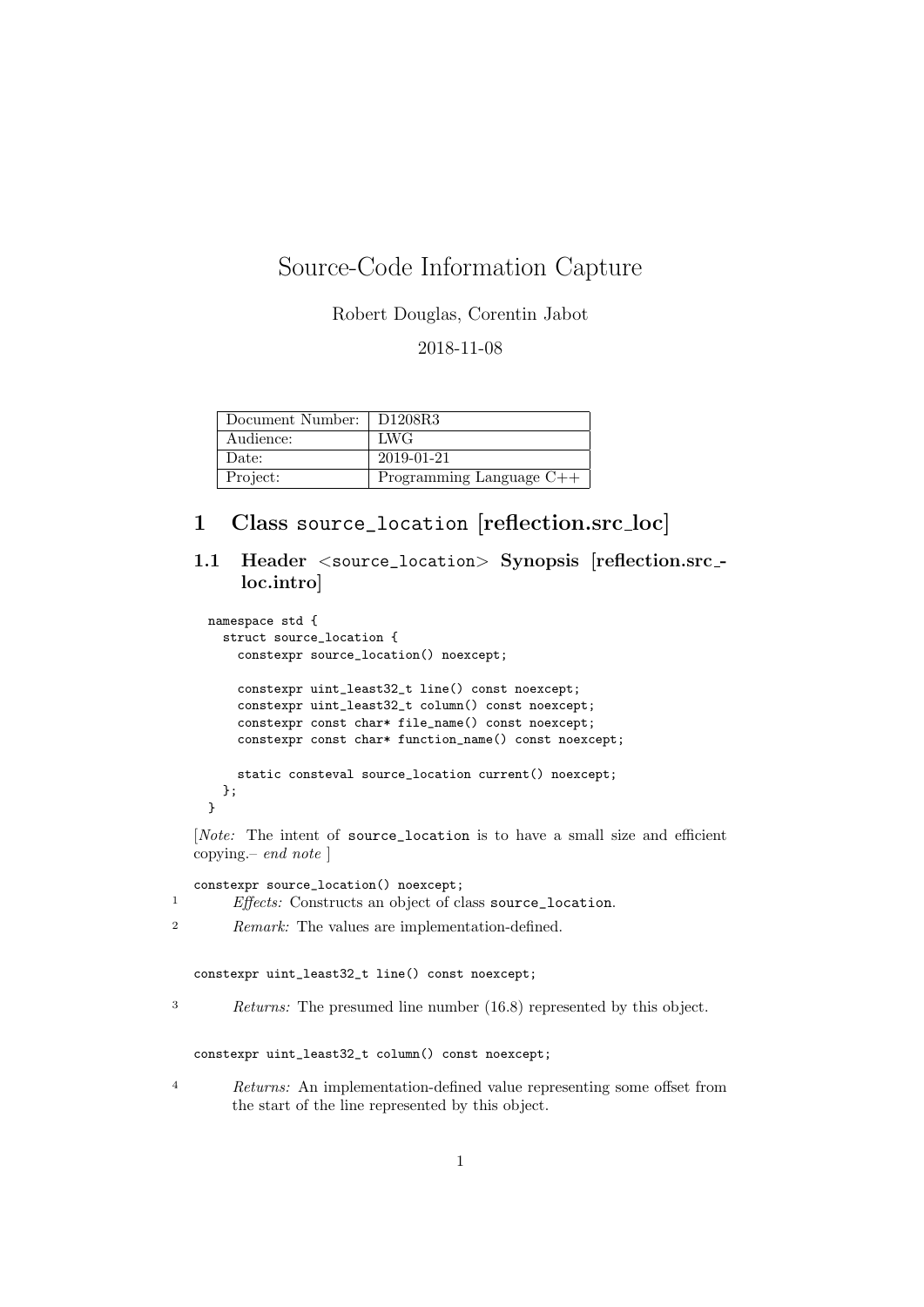constexpr const char\* file\_name() const noexcept;

<sup>5</sup> Returns: The presumed name of the current source file (14.2) represented by this object as an NTBS.

constexpr const char\* function\_name() const noexcept;

6 Returns: If this object represents a position in the body of a function, returns an implementation-defined NTBS that should correspond to the function name. Otherwise, returns an empty string.

static consteval source\_location current() noexcept;

- 7 Returns: When invoked by a function call whose postfix-expression is a (possibly parenthesized) id-expression naming current, returns a source\_ location with an implementation-defined value. The value should be affected by  $\text{\#line}(14.4)$  in the same manner as for \_\_LINE\_\_ and \_\_FILE\_\_. If invoked in some other way, the value returned is unspecified.
- 8 Remark: When a brace-or-equal-initializer is used to initialize a non-static data member, any calls to current should correspond to the location of the constructor or aggregate initialization that initializes the member.
- <sup>9</sup> [*Note:* When used as a default argument  $(9.3.6)$ , the value of the source\_location will be the location of the call to current at the call site.  $-$  end note ]

[Example:

```
struct s {
   source_location member = source_location::current();
   int other_member;
   s(source_location loc = source_location::current())
      : member(loc) // values of member will be from call-site
   {}
   s(int blather) : // values of member should be hereabouts
      other_member(blather)
   {}
   s(double) // values of member should be hereabouts
   {}
 };
 void f(source_location a = source_location::current()) {
   source_location b = source_location::current(); // values in b represent
  this line
 }
 void g() {
   f(); // f''s first argument corresponds to this line of code
   source_location c = source_location::current();
   f(c); // f's first argument gets the same values as c, above
 }
– end example ]
```